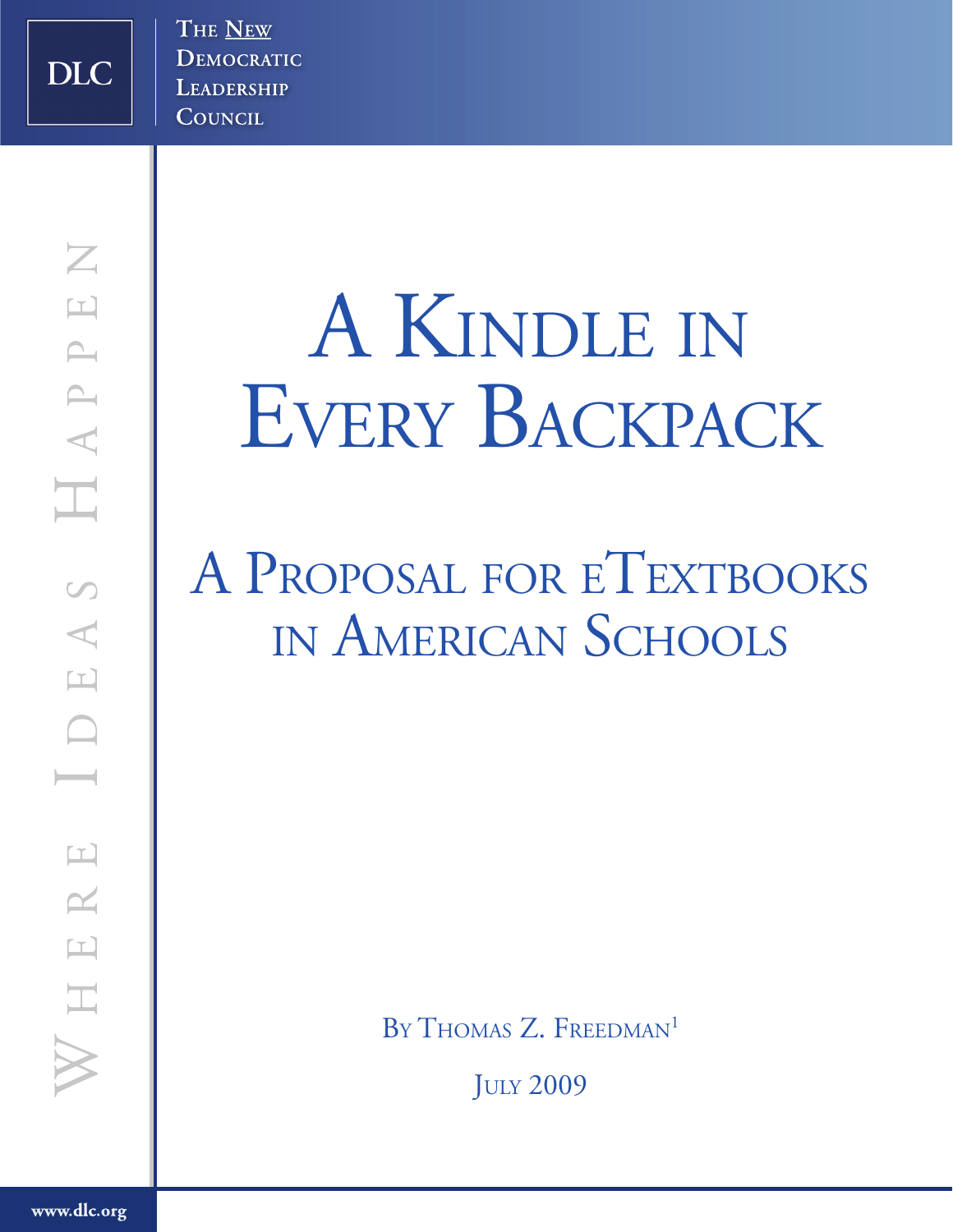**DIC** 

THE NEW DEMOCRATIC LEADERSHIP COUNCIL

#### **INTRODUCTION**

Amid the important and often heated debate over education reforms such as merit-based teacher pay and charter schools, the nation is missing an obvious opportunity to use new technology to improve dramatically the education our children receive. The new thinking should start with the heavy, often outdated textbooks students carry in their backpacks and read at school or home. We shouldn't wait a decade or two to begin to achieve what is inevitable—an education system where each American schoolchild has an eTextbook, like Amazon's Kindle, loaded with the most up-to-date and interactive teaching materials and texts available. The "Kindle in every backpack" concept isn't just an educational gimmick—it could improve education quality and save money.

This policy paper suggests we consider an innovative plan to spread eTextbooks around the country, rapidly scaling up employment of the technology so that we can learn, adapt, and perfect its use quickly. It describes the case for an eTextbook system in three parts. In Part One, it discusses the multiple reasons why eTextbooks are a much better approach for our nation's students. The reasons they are superior include the ability to update eBooks relatively cheaply and easily, environmental and health benefits (such as reducing loads on young backs and shoulders), and the enormous opportunity to make texts more exciting and interactive—like the other tools children use today and that compete for their attention. In Part Two, this paper discusses the economics of this approach. Cost estimates in the education world are notoriously sketchy and often self-serving, but it seems clear that over time an investment in these tools would produce big savings. Finally, in Part Three, this paper outlines how we could implement such a plan, and why there could be broad-based support for it.

As with any innovation, there are missteps to avoid in this process and there is much to learn, especially from professional educators. This proposal is just a concept, an idea to be refined and improved with more dialogue and input. It suggests, however, the time is now for an urgent conversation on bringing this new technology to the support of our schools and students so American education can once again lead the world.

# A BETTER TOOL FOR LEARNING

The most important benefit of eTextbooks is their ability to improve educational attainment. For less money than is spent on conventional textbooks, eTextbooks, over time, could deliver a regularly updated, interactive, and 21st-century education to our children. There are multiple reasons the technology offers an improved educational experience.

First, eTextbooks can be updated instantly and universally, with little lead time. In contrast, traditional textbooks are slow to change. Once a new textbook has been written, the actual books must be purchased on a district-by-district basis and are sometimes only available when they are most profitable to publish.

Our world is too fast-paced for the current process. America's 21st-century students need educational materials that will help them meet the need for speed that the Internet age demands, as opposed to a print textbook system that is, in the words of a high school teacher recently quoted on the Colbert Report, "ancient history."<sup>2</sup> An eTextbook can be updated across the country as soon as the new text is written. And students don't always have to wait for a new edition—textbook authors and publishers can update specific parts of texts without having to undertake a whole new print run. Instead, those select portions of eTextbooks can be automatically updated when necessary.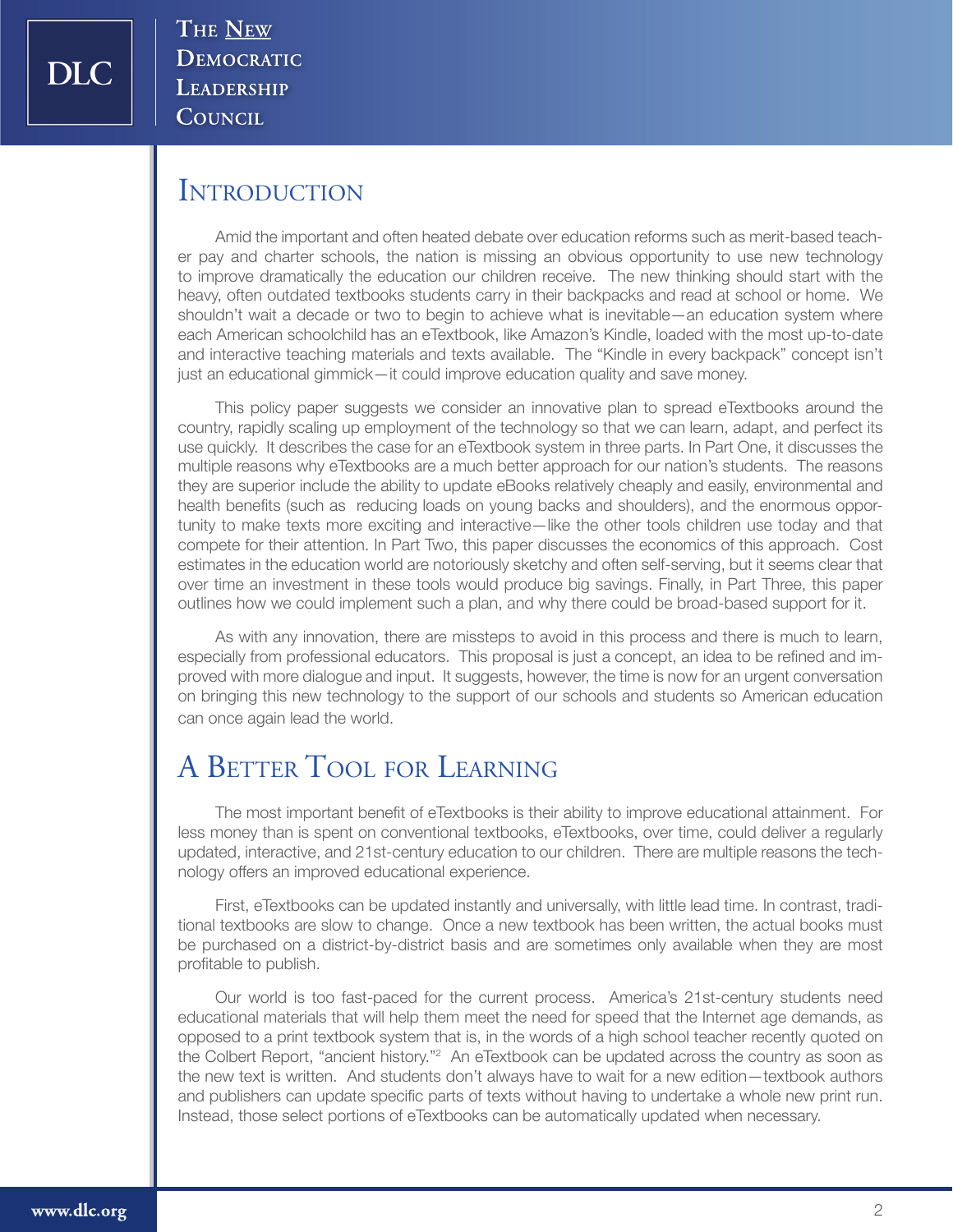Second, eTextbooks provide the kind of flexibility we know is critical to educational success. When we were children, the curricula came down from on high, with little flexibility to adjust to the needs of a particular school or classroom. This model doesn't work well for everyone. We should provide teachers with more power and flexibility so they can design and modify curricula to improve outcomes, testing what works empirically.

A digital textbook system allows districts, schools, and individual teachers to pick and choose the best materials for their students. Every literature class could read a different classic without having to worry about ordering too many or too few books.

Third, eTextbooks are powerful because they help integrate classroom learning. Textbooks shouldn't compete with the teacher—they should empower them. With an eTextbook, teachers can insert discussion questions, quizzes, and other materials that help integrate classroom materials and lessons into a more coherent educational plan. By allowing teachers some input, eTextbooks extend the reach of the classroom and ensure that instruction continues even when a child is studying at home. And these devices also make it easier for teachers to borrow the best material from other educators and provide it to their own students.

Finally, eTextbooks can deliver a critical resource to struggling schools. It's a sad reality that economically deprived schools and districts generally lag in educational success. Some school districts simply don't have the materials to provide their students with first-rate opportunities. This isn't just a problem of equity, it's a problem of adequacy. We're only going to be the best educated country in the world when we provide an adequate education to every child, and that means a plan that puts eTextbooks in everyone's hands. If there is no coherent plan to share this new technology, wealthier school districts will, once again, reap most of the immediate benefits

An eTextbook system can improve the quality of education in struggling districts without costing more money. While we need a more comprehensive solution to improve America's worst-off schools, eTextbooks are a direct way to improve the quality of instruction by giving children texts that are more accessible and up-to-date.

It's worth noting another potential benefit of replacing traditional paper textbooks with an eTextbook device: easing the burden on the backs of our children—literally. Although most research has been confined to college students, studies suggest that heavy backpacks laden with textbooks can cause back pain and other health problems. Boston University researchers found back pain or discomfort afflicts an overwhelming 85 percent of college students using backpacks.<sup>3</sup> And according to a 2007 survey administered by the National College Health Assessment, students at Minnesota State reported back pain as the most widespread health problem.<sup>4</sup>

There are 56 million K-12 school children,<sup>5</sup> and the environmental benefits of ending the era of giant paper textbooks and reducing the burden on students' backs makes a technological fix all the more overdue.

Traditional textbooks are learning tools whose time is passing; they are ready for replacement. We have a 21st-century technology that can help our children learn and drive a key industry, and it should be driving our innovation in school.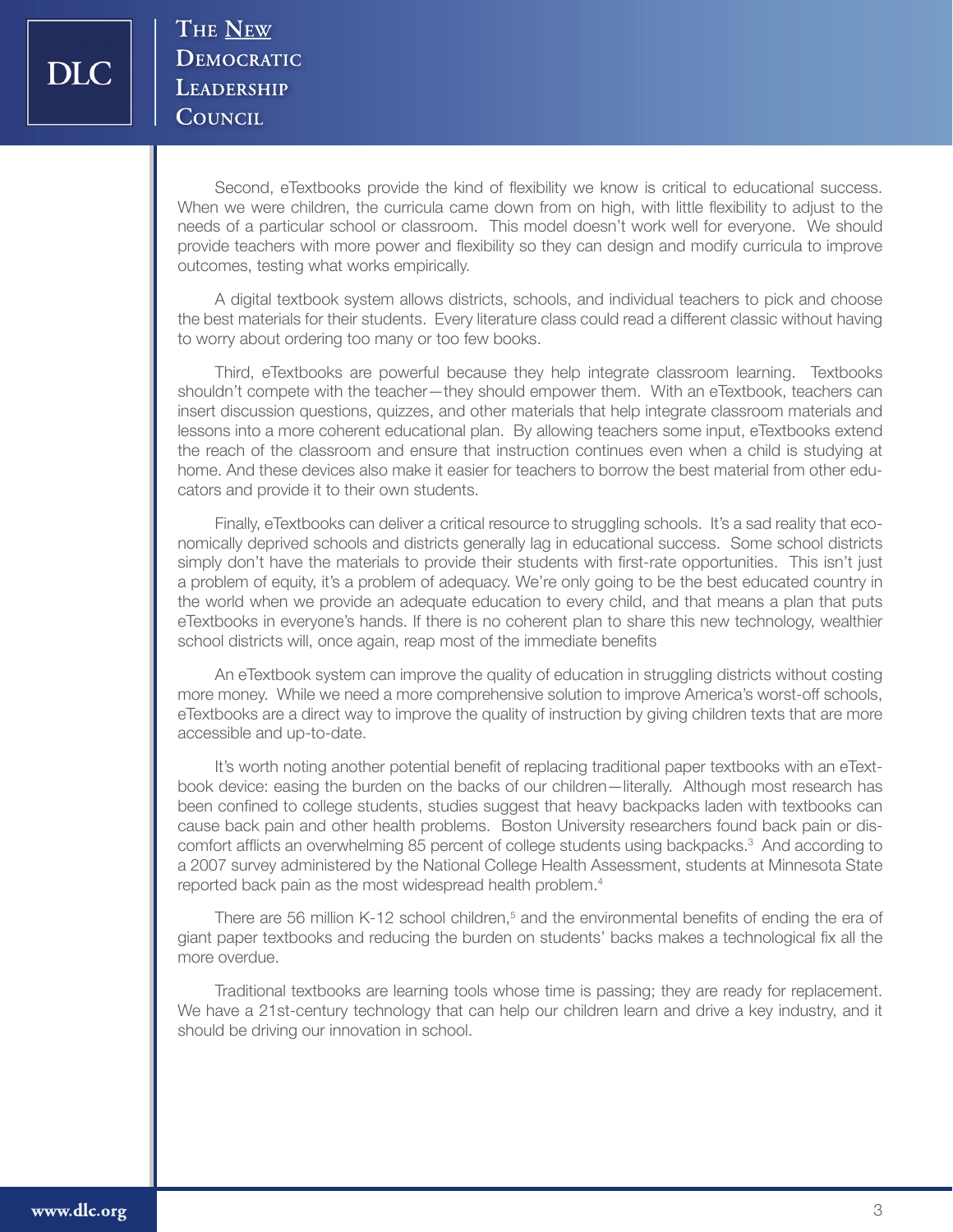# A Good Deal for Students, Educators, and **TAXPAYERS**

Textbooks are too expensive. Current estimates show we spend \$109 dollars per student for traditional textbooks<sup>6</sup> and a total of over \$6 billion dollars annually on textbooks across the education system.<sup>7</sup> By 2016, the total spent on textbooks is expected to rise to almost \$6.5 billion dollars annually<sup>8</sup> and to an accumulated total of \$56 billion dollars.<sup>9</sup>

For the money we're spending, we should expect a top-notch product. Instead, we send students off to school with woefully out-of-date materials. In New York State, for example, the average cost of a school library book is about \$21 for an elementary school book and about \$23 for a secondary school book, and the average publication date is 1986 —more than two decades ago.<sup>10</sup>

Amazon's Kindle, and other eBook devices, demonstrate the potential of new technology to help readers carry easy-to-read mini-libraries with them everywhere. And the costs per book have dropped. A bestseller on Kindle costs the reader only \$10.11 Right now, the average eTextbook price is \$50,12 but the forecast is for that to drop about \$10 dollars a year to a level price of \$20 from 2012 onward.13

While the upfront hardware cost of providing a Kindle-like device to every child would necessitate a high front-end investment, costs for eTextbooks themselves would quickly produce a savings compared with print textbooks. While the total cost per student for paper textbooks is expected to rise, from \$109 now to \$115 in 2016,14 the per-student cost of eTextbook materials would be about \$200 initially<sup>15</sup> and then could dive to about \$80 by 2012.<sup>16</sup>

Costs could decrease even faster as more companies promote Kindle-like products in the market. This process is already underway—competitive devices are currently being released with price tags \$110 less than the Kindle.<sup>17</sup>

Over time, this could provide enormous savings. Over the first four or so years of an eTextbook system, we would spend about \$9 billion more—in total—than the traditional textbook scheme. Yet by the last year of that initial period, we could have already supplied Kindles, or the digital equivalent, to 100 percent of our students. At that point, the savings would kick in, beginning at over \$700 million in the fifth year before holding steady at around \$500 million annually in the years immediately following.<sup>18</sup>

The savings only increase as more students switch to an eTextbook system. From the fourth year on, every student could have a Kindle in his or her backpack and the program would become increasingly more efficient than print textbooks.

Reining in school costs is an important concern in our quest to improve education in this country. According to the Department of Education, our school districts spent \$476.8 billion in 2007<sup>19</sup>—more than half of the recent economic recovery package for the entire nation. If we can create savings in one category, the funds can be reassigned to others, like improving teacher pay.

It is common knowledge that spending per student has skyrocketed each decade. Average spending per K-12 student in 2007 was \$9,683. After inflation, that's 29 percent higher than 1995 and an eye-opening 55.7 percent higher than 1985.<sup>20</sup>

Unfortunately, per-pupil costs have been rising during a time when states have fewer resources for education. Before school stabilization funding was included in the recent stimulus bill, state edu-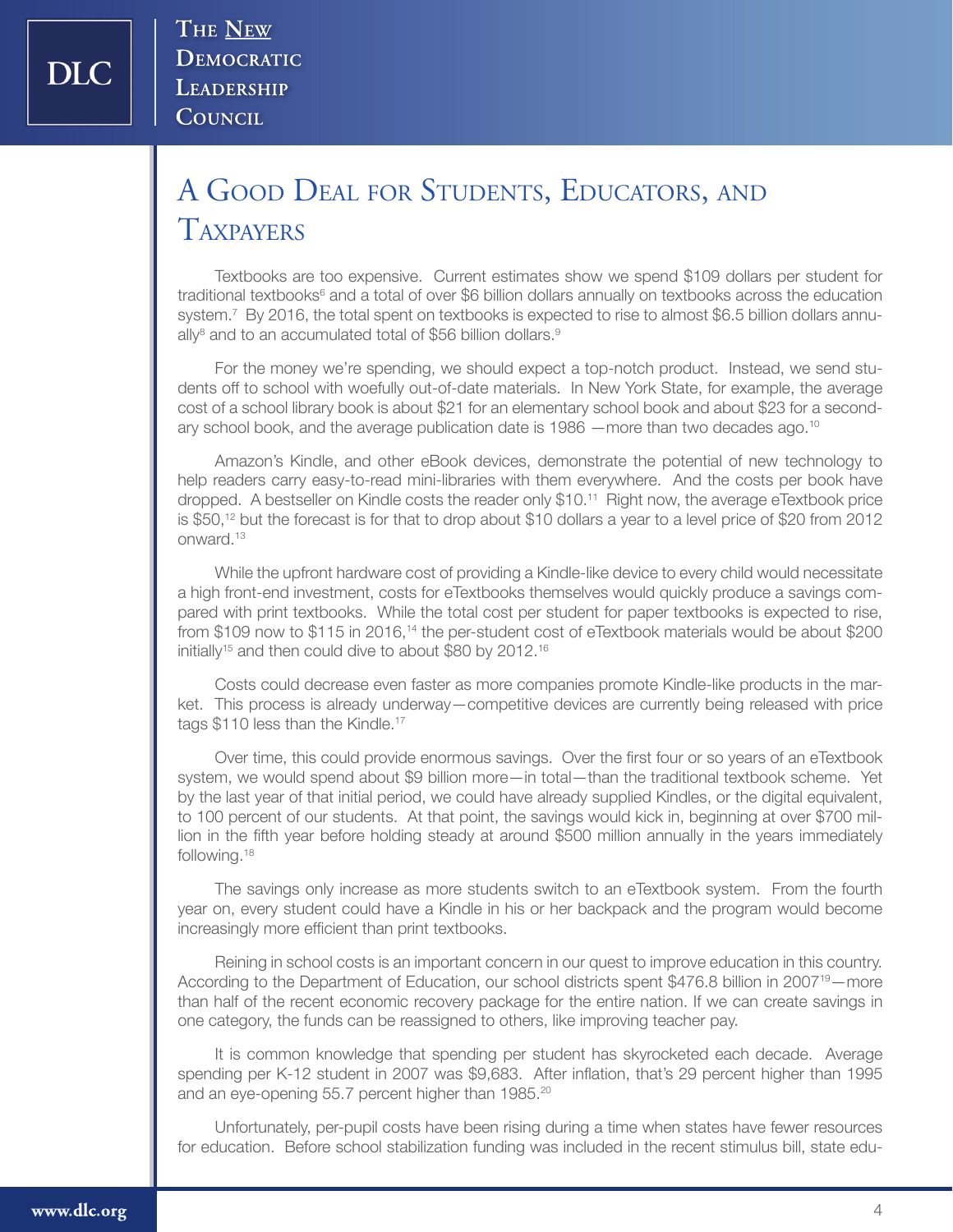cation funds were predicted to drop by 18.5 percent by Fiscal Year 2011, or \$54 billion less than originally budgeted for the next two years.<sup>21</sup>

The stimulus bill passed in February will hedge against this sharp decline in the immediate future, but that's not a long-term solution to school spending woes. Kindle-like devices alone can't solve the problem, but they can be an integral part of the overall solution. If our schools are going to be better, then we need to provide cost-effective instructional materials that reduce pressure on budgets and improve the tools our children use to learn.

# How We Can Put a Kindle in Every Backpack

A smart plan to implement an eTextbook strategy would phase in the new technology to ensure it's adapted and developed to be of maximum use to students, and to build real public and political support. In addition, we must promote competition in the development of the technology and provide ample time for educational professionals to learn about, and effectively integrate, this tool into their classrooms. Once the decision to move forward is made, we could potentially complete this transition in less than a decade.

As we scale up and develop the technology, we should pay close attention to what students say they want in the new eTextbooks. A study of student preferences found that 29 percent of students in middle and high schools already use an online textbook or curriculum and they have some clear ideas of what a useful eTextbook system would look like.<sup>22</sup>

Students also have some good ideas for features of an eTextbook. In a sampling of 6th through 12th graders, almost two-thirds of students want to be able to add highlights and notes to their books as they study. Almost two-thirds also want to be able to take tests on their own to see how they're doing in class, while almost half want access to tutorials where they control the lesson's pace and progress. About half of students want access to real-time data like Google Earth. Finally, about onethird want access to academic content outside school materials, including links to videoconferences and podcasts from subject experts.<sup>23</sup> Many of these features could potentially be accommodated in an eTextbook, or coordinated with evolving eTextbook curricula.

It should be possible to build political support for this innovative effort. According to a nationwide survey, only 5 percent of parents dislike the concept of online textbooks.<sup>24</sup> Students are already using this new technology in their daily lives. Parents understand that print textbooks tend to be expensive, quickly fall out of date in key areas like history and government, and, because they are heavy and bulky, can be tough for kids to transport to school and carry around from class to class. eTextbooks can be cheaper, offer more timely and wide-ranging material, and be more convenient for kids. Teachers too will be able to use more up-to-date material, with more applications and tools available to them. Overall, the innovation has potential to unite sometimes warring constituencies—teachers, parents, and the business community—as well.

A logical phase-in would scale up a "Kindle in a backpack" plan, testing first to see how it performed in a large group of diverse student communities, but with a clear plan for expansion that could bring the effort to a scale that could quickly be cost effective. One approach would begin with a set of pilot programs in the first year with under 400,000 students—about half a percent of all K-12 students nationwide—and two times that number in the second year, providing a substantial base of early data, and the ability for leaders to learn as well as develop and improve a new eTextbooks program as it goes truly national.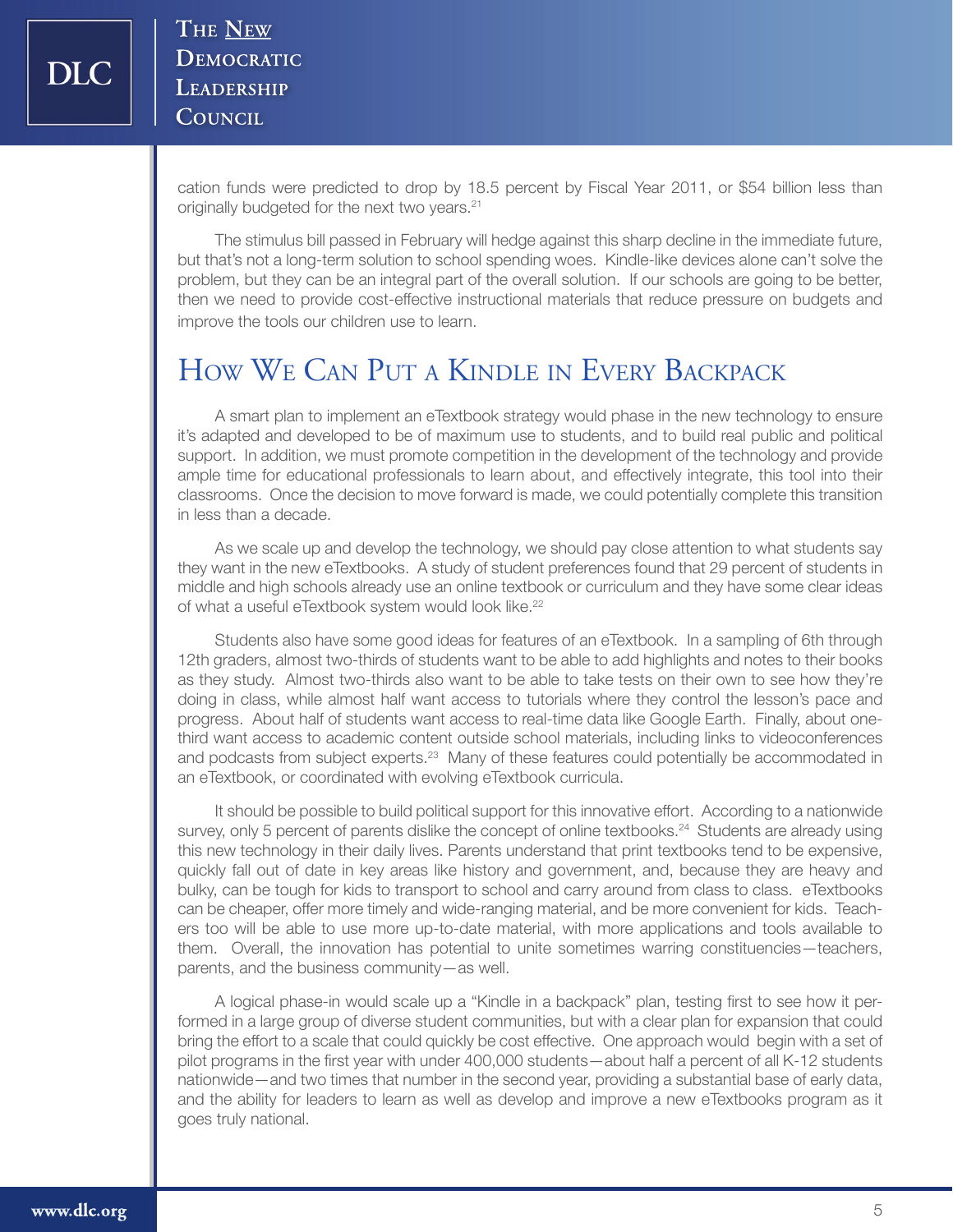By generating a massive increase in demand through the scale up, the initiative would also generate increased competition from eTextbook developers and eventually better products and lower prices. If the effort followed this approach, one could see an increase in the number of students using eTextbooks from half a percent to half of all students after just three years, during which time the per student cost of eTextbooks would become less than that of regular textbooks.

A rapid scale up plan—with a very aggressive pursuit of the "Kindle in every backpack" concept—could reach 100 percent of students within four years, and within five years eTextbooks would cost a fraction per student as much as print textbooks. By then, the program would have put over 56 million eTextbooks in our schools and saved hundreds of millions annually.

Such an effort would be ambitious (alternative approaches could be slower, or faster, and pilot efforts may suggest how aggressively we should develop this plan). But we should aim to be ambitious in this effort. We need to try big ideas in the education world. We need to put the best technology in our students' hands, and changing the landscape of textbooks over the coming decades is a mission worthy of our country and our nation's goals for the future.

# **CONCLUSION**

Our educational system is at a crossroads. Educating our children has become increasingly expensive while the performance of our K-12 students lags behind other industrialized nations. So far, the debate has centered on teaching quality and subject matter. Putting great teachers in classrooms is essential, as is focusing on the science and mathematics skills that will make our students competitive in a technology-driven 21st century.

We fail our students when we ask them to learn advanced skills with dated, inflexible textbooks. Instead of sending our children to school every day with the textbook equivalent of an abacus, we need to provide them with the up-to-date tools already available to American consumers.

Putting a Kindle-like tool in every backpack will improve education while lowering its cost. This tool will ensure that our children receive the most up-to-date education, and enhance our efforts to improve instruction through interactivity and adaptability of curriculum.

This initiative will also do more than just save on the cost of education materials. It will lessen the toll on our natural environment, help accelerate our nation's technological development, and improve the health of our students.

This is an idea that deserves serious discussion, further research, public commitment, and, ultimately, a smart, pragmatic plan for implementation.

*Thomas Z. Freedman, a senior fellow at the new Democratic Leadership Council, is also president of Freedman Consulting, LLC. He served in the Clinton Administration as Senior Advisor to the President, and prior to that as Special Assistant to the President for policy planning. He also served as a member of the 2008 presidential Obama-Biden Transition Project on the Technology, Innovation, and Government Reform Policy Working Group.*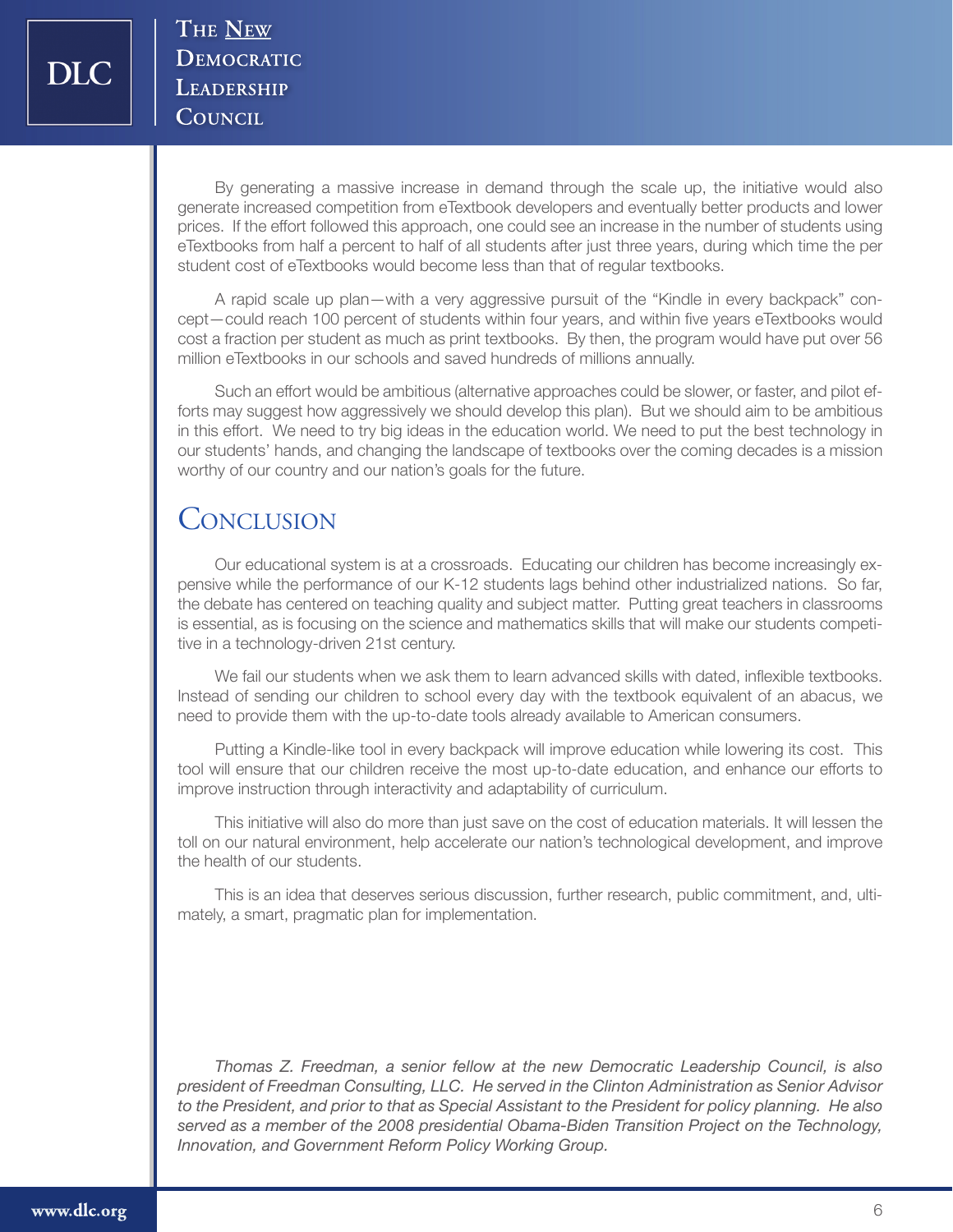# END NOTES

1 The author notes with deep appreciation the help of Blair Levin. Without him, this paper would not exist. His ideas and support were vital. The author would also like to thank Nick Maynard, who was instrumental in gathering and analyzing key data and developing pricing models. The author would also like to express thanks and appreciation to Tom Wheeler, who was one of the original conceivers and advocates of the concept of eTextbooks. He deserves credit for some of the merit of the idea, and no responsibility for faults in this iteration of the plan. Sam Gill and Sam Feder also contributed very helpfully to this proposal. All assumptions draw upon a model extending from 2008, the latest year with available data, through 2016.

<sup>2</sup>Colbert, Stephen. "DonorsChoose.org Classroom Projects." <u>The Colbert Report</u>. May 20, 2009. http://www.colbertnation.com/the-colbert-report-videos/228299/may-20-2009/donorschoose-orgclassroom-projects

3 American Occupational Therapy Association, Inc. "Study: Most University Students Self-Report Discomfort, Pain Due to Backpack Usage." September 3, 2008. http://www.aota.org/Archive/PrArchive/2008Releases/Backpack08\_2.aspx

4 American College Health Association-National College Health Assessment. "Minnesota State University Mankato." Spring 2007.

http://www.katoparty411.com/documents/NCHASPRING2007MINNESOTATSTATEUNIVERSITY-MANKATOESDATAREPORT.pdf

5 National Center for Education Statistics. "Enrollment in educational institutions, by level and control of institution: Selected years, 1869-70 through fall 2016," from the Digest of Education Statistics: 2007. August, 2007.

http://www.nces.ed.gov/programs/digest/d07/tables/dt07\_003.asp

<sup>6</sup>This is based on dividing the annual K-12 textbook sales (Association of American Publishers. 2008 S1 Report: Estimated Book Publishing Industry Net Sales 2002-2008. March 31, 2009. http://www.publishers.org/documents/S12008Final.pdf) by total students enrolled (National Center for Education Statistics. "Enrollment in educational institutions").

<sup>7</sup>Association of American Publishers. 2008 S1 Report

<sup>8</sup>This is based on an extrapolation from Association of American Publishers 2008 S1 Report data using a compound annual growth rate of .8% (which they found to reflect 2002-2008 K-12 book sales).

<sup>9</sup> Accumulated total using extrapolated Association of American Publishers. 2008 S1 Report data

<sup>10</sup>New York Library Association. "The World Has Changed But Not Our Books: New York Library Association Unveils Eye-Opening Report Showing Public School Library Books Are Over 20 Years Old on Average." March 6, 2008.

http://www.nyla.org/index.php?page\_id=1520

<sup>11</sup> Pogue, David. "Don't Quit That Kindle Just Yet." The New York Times. May 27, 2009.

http://www.nytimes.com/2009/05/28/technology/personaltech/28pogue. html?scp=4&sq=kindle&st=cse

12Based on an informal review of eTextbooks listed on Amazon.com. Given that most listed books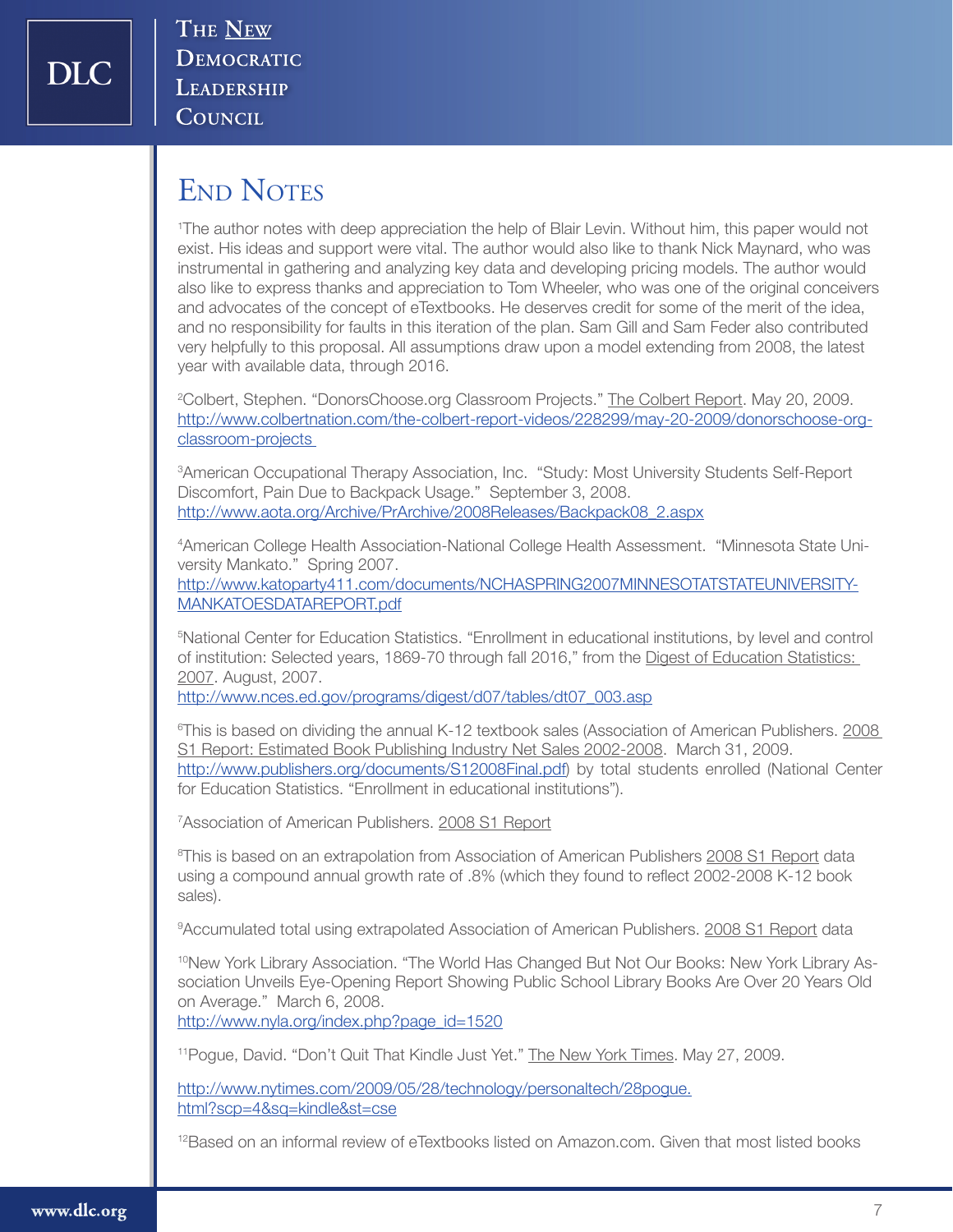were college texts, this estimate may exaggerate the actual cost of K-12 eTextbooks.

<sup>13</sup>This is a conservative estimate based on college eTextbook prices. eTextbook prices vary widely, and will likely be much lower for K-12 students. We projected the decrease in eTextbook costs according to preliminary predictions regarding the pricing of paper college textbooks (Conneally, Tim. "Report: Amazon looks to substitute textbooks with Kindle." Betanews. August 26, 2008. http://www.betanews.com/article/Report-Amazon-looks-to-substitute-textbooks-with-Kindle/1219706068), which suggest about half of a given textbook's price has to do with paper printing (and associated shipping costs).

<sup>14</sup>This is based on an extrapolation from Association of American Publishers 2008 S1 Report data using a compound annual growth rate of .7% (which they found to reflect the growth in textbook costs per student, based on enrollment data, from 2002-2008).

<sup>15</sup>This is based on the estimated \$50 cost per eTextbook and multiplied by a conservative estimate of three textbooks per student, with one update/replacement per year.

<sup>16</sup>This estimate multiplies the estimated three textbooks per student with one update/replacement by the estimated 2012 eTextbook cost of \$20 (Conneally, Tim. "Report: Amazon looks to substitute textbooks).

<sup>17</sup> Poque, David. "Don't Quit That Kindle"

<sup>18</sup>A comparison between the estimated four-year aggregate costs of supplying students with traditional textbooks and the estimated four-year aggregate costs of an eTextbook program. Aggregate costs of an eTextbook program are an aggregate of yearly total costs of eTextbook hardware and texts. Estimated cost per unit of hardware is based on industry data and forecasts of Kindle prices as well Apple iPod price trends derived from accumulated Apple sales data.

19National Center for Education Statistics. Revenues and Expenditures for Public Elementary and Secondary Education: School Year 2006-07 (Fiscal Year 2007). February, 2009. http://nces.ed.gov/pubs2009/2009337.pdf

<sup>20</sup>Roza, Marguerite. "Projections of State Budget Shortfalls on K-12 Public Education Spending and Job Loss." February 9, 2009. Center on Reinventing Public Education. http://www.crpe.org/cs/crpe/download/csr\_files/rr\_crpe\_shortfall\_feb09.pdf

21Roza, Marguerite. "Projections of State Budget Shortfalls"

<sup>22</sup>Project Tomorrow. Speak Up 2008 for Students, Teachers, Parents and Administrators: Selected National Findings. March 24, 2009. http://www.tomorrow.org/speakup/pdfs/SU08\_findings\_final\_mar24.pdf

23Project Tomorrow: Speak Up 2008

24Project Tomorrow: Speak Up 2008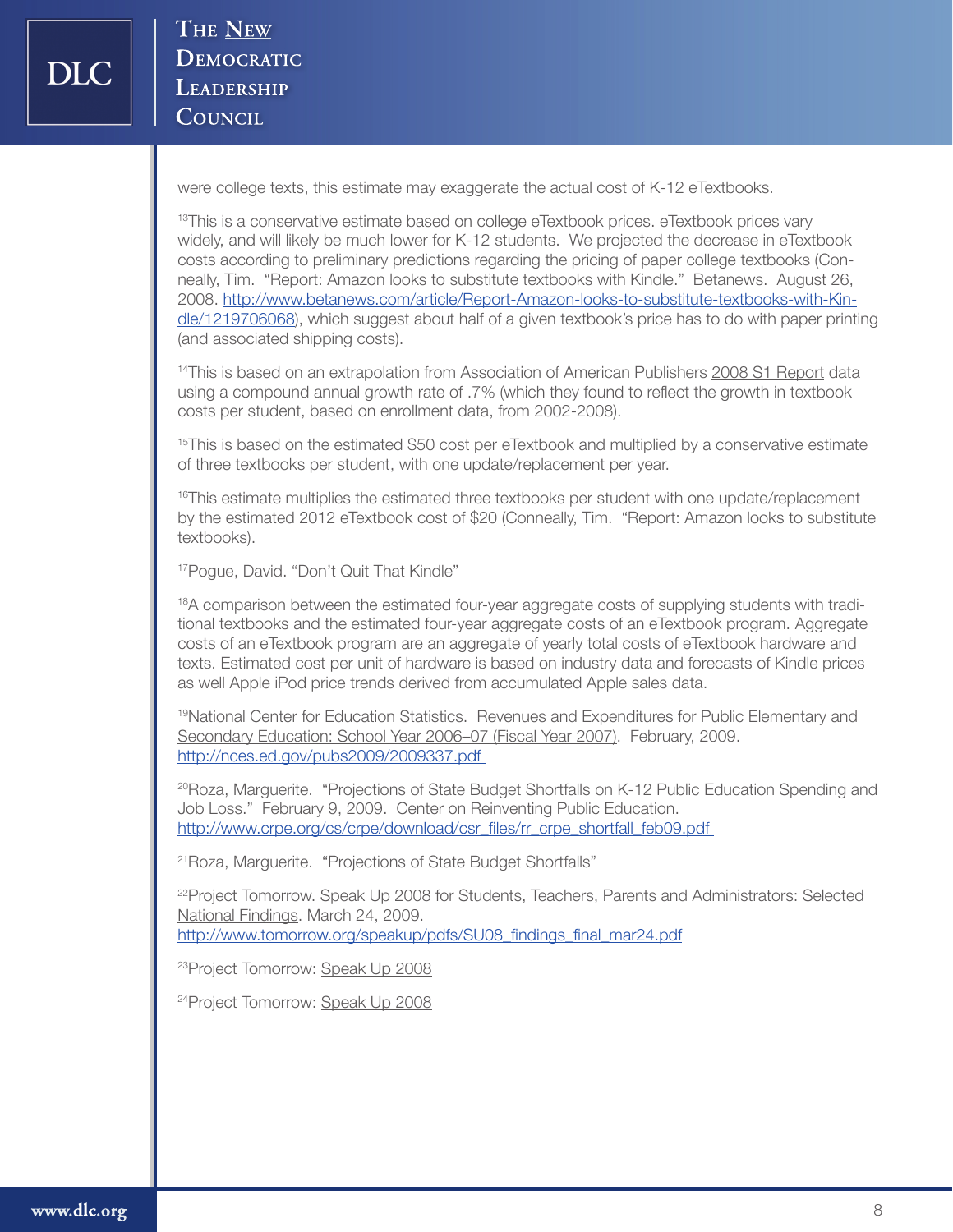#### **REFERENCES**

American College Health Association-National College Health Assessment. "Minnesota State University Mankato." Spring 2007.

http://www.katoparty411.com/documents/ NCHASPRING2007MINNESOTATSTATEUNIVERSITYMANKATOESDATAREPORT.pdf

American Occupational Therapy Association, Inc. "Study: Most University Students Self-Report Discomfort, Pain Due to Backpack Usage." September 3, 2008. http://www.aota.org/Archive/PrArchive/2008Releases/Backpack08\_2.aspx

Association of American Publishers. 2008 S1 Report: Estimated Book Publishing Industry Net Sales 2002-2008. March 31, 2009. http://www.publishers.org/documents/S12008Final.pdf

Colbert, Stephen. "DonorsChoose.org Classroom Projects." The Colbert Report. May 20, 2009. http://www.colbertnation.com/the-colbert-report-videos/228299/may-20-2009/donorschoose-orgclassroom-projects

Conneally, Tim. "Report: Amazon looks to substitute textbooks with Kindle." Betanews. August 26, 2008.

http://www.betanews.com/article/Report-Amazon-looks-to-substitute-textbooks-with-Kindle/1219706068

Kafka, Peter. "Citi: Yep, the Kindle's a Huge Hit. \$1 Billion for Amazon in 2010 (AMZN)." Business Insider. August 11, 2008.

http://www.businessinsider.com/2008/8/citi-yep-the-kindle-s-a-huge-hit-1-billion-for-amazon-in-2010-amzn-

National Center for Education Statistics. Revenues and Expenditures for Public Elementary and Secondary Education: School Year 2006–07 (Fiscal Year 2007). February, 2009. http://nces.ed.gov/pubs2009/2009337.pdf

National Center for Education Statistics. "Enrollment in educational institutions, by level and control of institution: Selected years, 1869-70 through fall 2016," from the Digest of Education Statistics: 2007. August, 2007.

http://www.nces.ed.gov/programs/digest/d07/tables/dt07\_003.asp

New York Library Association. "The World Has Changed But Not Our Books: New York Library Association Unveils Eye-Opening Report Showing Public School Library Books Are Over 20 Years Old on Average." March 6, 2008. http://www.nyla.org/index.php?page\_id=1520

Pogue, David. "Don't Quit That Kindle Just Yet." The New York Times. May 27, 2009. http://www.nytimes.com/2009/05/28/technology/personaltech/28pogue. html?scp=4&sq=kindle&st=cse

Project Tomorrow. Speak Up 2008 for Students, Teachers, Parents and Administrators: Selected National Findings. March 24, 2009. http://www.tomorrow.org/speakup/pdfs/SU08\_findings\_final\_mar24.pdf

Roza, Marguerite. "Projections of State Budget Shortfalls on K-12 Public Education Spending and